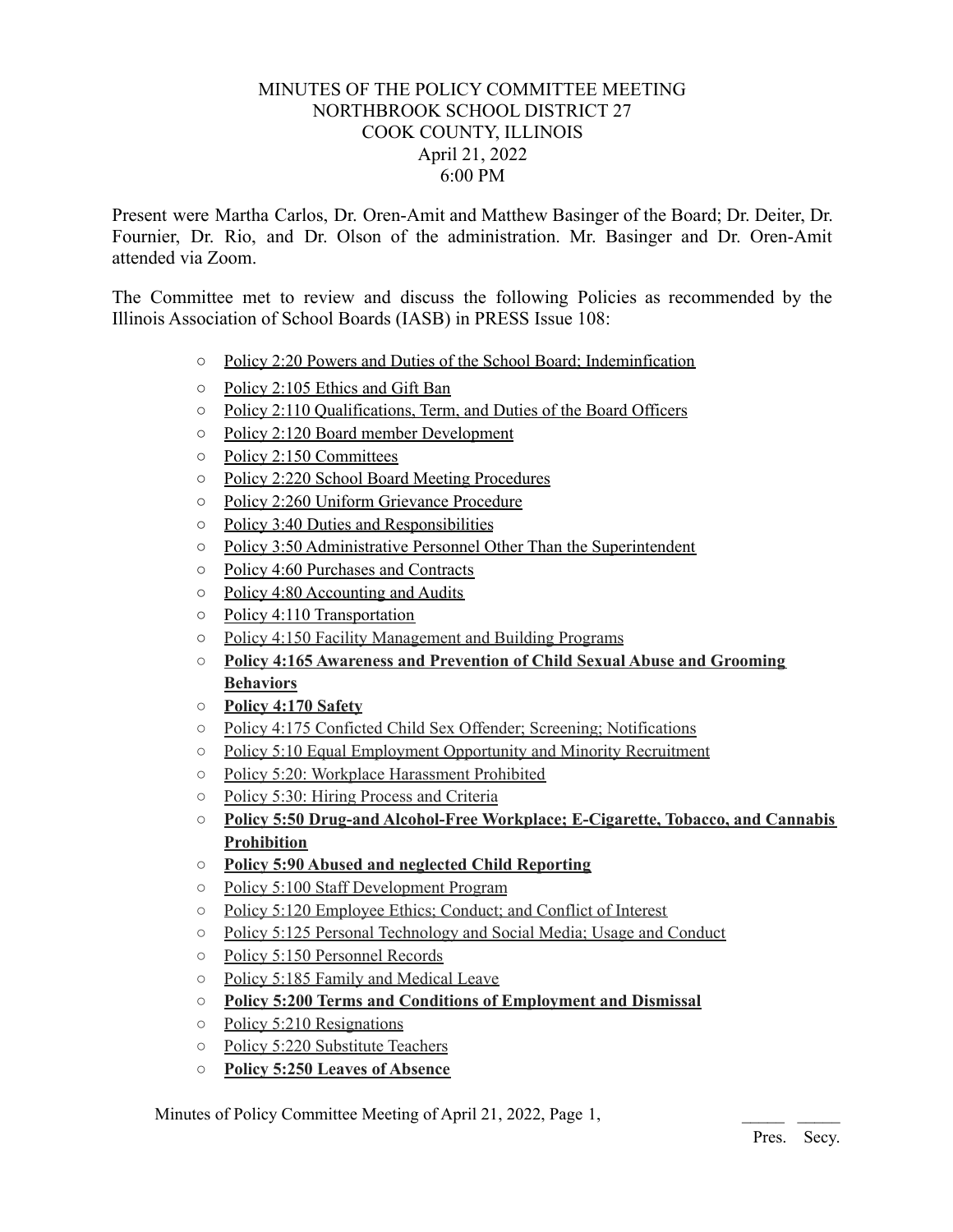- Policy 5:260 Student Teachers
- Policy 5:330 Sick Days, Vacation, Holidays and Leaves
- Policy 6:15 School Accountability
- Policy 6:20 School year Calendar and Day
- Policy 6:50 School Wellness
- Policy 6:60 Curriculum Content
- Policy 6:120 Education of Children with Disabilities
- Policy 6:130 Program for the Gifted
- Policy 6:135 Accelerated Placement Program
- Policy 6:180 Extended Instructional Program
- Policy 6:220 Bring Your Own Technology Program
- Policy 6:300 Graduation Requirements
- Policy 6:310 High School Credit for Non-District Experiences
- Policy 6:320 High School Credit for Proficiency
- Policy 6:340 Student Testing and Assessment Program
- Policy 7:10 Equal Educational Opportunities
- Policy 7:20 Harassment of Students Prohibited
- Policy 7:30 Student Assignment and Intra-District Transfer
- Policy 7:50 Student Admissions and Student Transfers to and from Non-District Schools
- Policy 7:60 Residency
- Policy 7:70 Attendance and Truancy
- Policy 7:80 Release Time for Religious Instruction/Observance
- Policy 7:150 Agency and Police Interviews
- Policy 7:160 Student Appearance
- Policy 7:165 School Uniforms
- **○ Policy 7:180 Prevention of and Response to Bullying, Intimidation, and Harassment**
- Policy 7:190 Student Behavior
- **○ Policy 7:200 Suspension Procedures**
- **○ Policy 7:210 Expulsion Procedures**
- Policy 7:240 Conduct Code for Participants in Extracurricular Activities
- Policy 7:250 Student Support Services
- **○ Policy 7:260 Exemption from Physical Education**
- Policy 7:290 Suicide and Depression Awareness and Prevention
- Policy 7:310 Restrictions on Publications; Elementary Schools
- Policy 7:315 Restrictions on Publications; High Schools
- Policy 7:340 Student Records
- Policy 7:345 Use of Educational Technologies; Student Data Privacy and Security
- Policy 8:70 Accommodating Individuals with Disabilities
- Policy 8:100 Relations with Other Organizations and Agencies

These policies will be included on the May 5, 2022 Board agenda for a First Read.

Minutes of Policy Committee Meeting of April 21, 2022, Page 2,